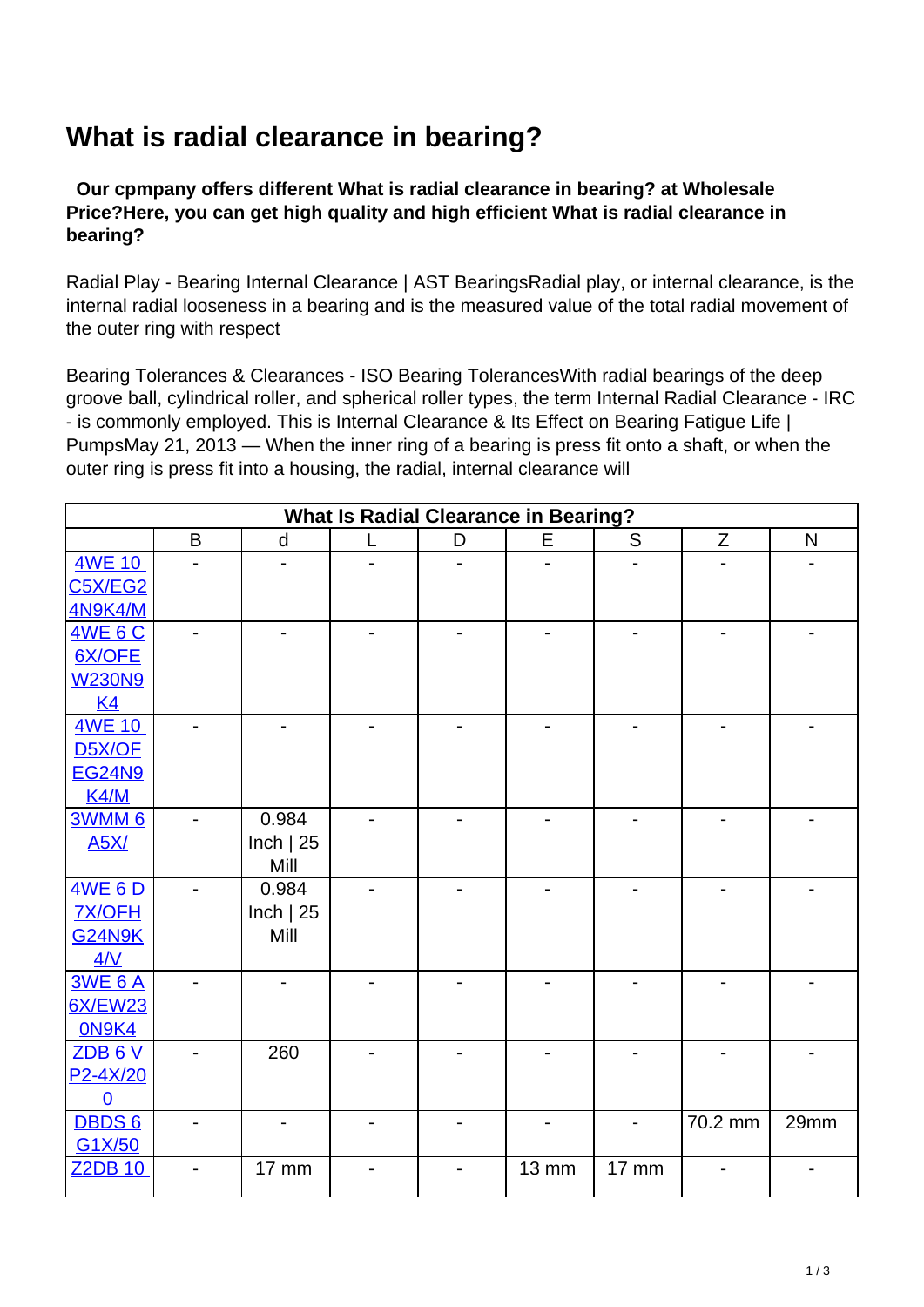| $VD2-4X/$             |                          |                          |        |    |  |         |  |
|-----------------------|--------------------------|--------------------------|--------|----|--|---------|--|
| 200                   |                          |                          |        |    |  |         |  |
| DB 20-2-              |                          |                          |        |    |  |         |  |
| 5X/50                 |                          |                          |        |    |  |         |  |
| <b>DBW 20</b>         | $\overline{\phantom{0}}$ |                          |        | 42 |  |         |  |
| B <sub>1</sub> -5X/10 |                          |                          |        |    |  |         |  |
| 0-6EG24               |                          |                          |        |    |  |         |  |
| <b>N9K4</b>           |                          |                          |        |    |  |         |  |
| <b>DBW 30</b>         | 34 mm                    | $\overline{\phantom{a}}$ | 127 mm |    |  | 16.4 mm |  |
| B1-5X/10              |                          |                          |        |    |  |         |  |
| 0-6EG24               |                          |                          |        |    |  |         |  |
| <b>N9K4</b>           |                          |                          |        |    |  |         |  |

Understanding bearing internal clearance | Machine DesignInternal clearance is the total distance one bearing ring moves relative to the other radially (radial internal clearance) or axially (axial internal clearance)

4. Internal clearanceWhen the inner ring of a bearing is press fit onto a shaft, or when the outer ring is press fit into a housing, it stands to reason that radial internal clearance will Radial play (internal clearance) in ball bearings Pt. 1 | BearingMar 26, 2018 — Radial play, or internal clearance, is the internal radial looseness in a bearing and is the measured value of the total radial movement of the outer

|                  |               |                       |                | <b>What Is Radial Clearance in Bearing?</b> |
|------------------|---------------|-----------------------|----------------|---------------------------------------------|
| <b>REXROT</b>    | <b>REXROT</b> | <b>REXROT</b>         | <b>REXROT</b>  |                                             |
| H Directi        | н             | Н                     | H Valves       |                                             |
| onal             | Pressure      | Pressure              |                |                                             |
| spool            | reducing      | relief                |                |                                             |
| valves           | valve         | valve                 |                |                                             |
| <b>3WE 6 A</b>   | DR 6 DP       | <b>DBDS 10</b>        | 4WMM6          |                                             |
| <b>6X/EW23</b>   | $2 - 5X/150$  | P <sub>1</sub> X/50   | <b>E5X/V</b>   |                                             |
| ON9K4/V          | Y             |                       |                |                                             |
| 4WE 6 D          | DR 20-5-      | DB 20-1-              | <b>S8A1.0</b>  |                                             |
| <b>6X/OFE</b>    | 5X/315Y       | 5X/50                 |                |                                             |
| <b>W230N9</b>    | ${\sf M}$     |                       |                |                                             |
| <b>K4/B10</b>    |               |                       |                |                                             |
| <b>3WE 6 A</b>   | DR 10-5-      | <b>DBW 10</b>         | <b>4WMM6</b>   |                                             |
| <b>6X/EG24</b>   | 5X/200Y       | B <sub>2</sub> -5X/10 | <b>D5X/V</b>   |                                             |
| N9K4/V           | ${\bf M}$     | 0-6EG24               |                |                                             |
|                  |               | <b>N9K4</b>           |                |                                             |
| <b>4WE 6 T</b>   | DR 6 DP       | Z2DB6                 | <b>4WE6F6</b>  |                                             |
| <b>6X/EW23</b>   | $1 - 5X/150$  | <b>VD2-4X/</b>        | <b>X/EW230</b> |                                             |
| ON9K4/B          | Y             | <b>200V</b>           | <b>N9K4/V</b>  |                                             |
| 10               |               |                       |                |                                             |
| <u>4WE 6 P</u>   | ZDR 6D        | DB 10-2-              | <b>DBW10B</b>  |                                             |
| 6X/EW23 P1-4X/15 |               | 5X/200                | 1-5X/315       |                                             |